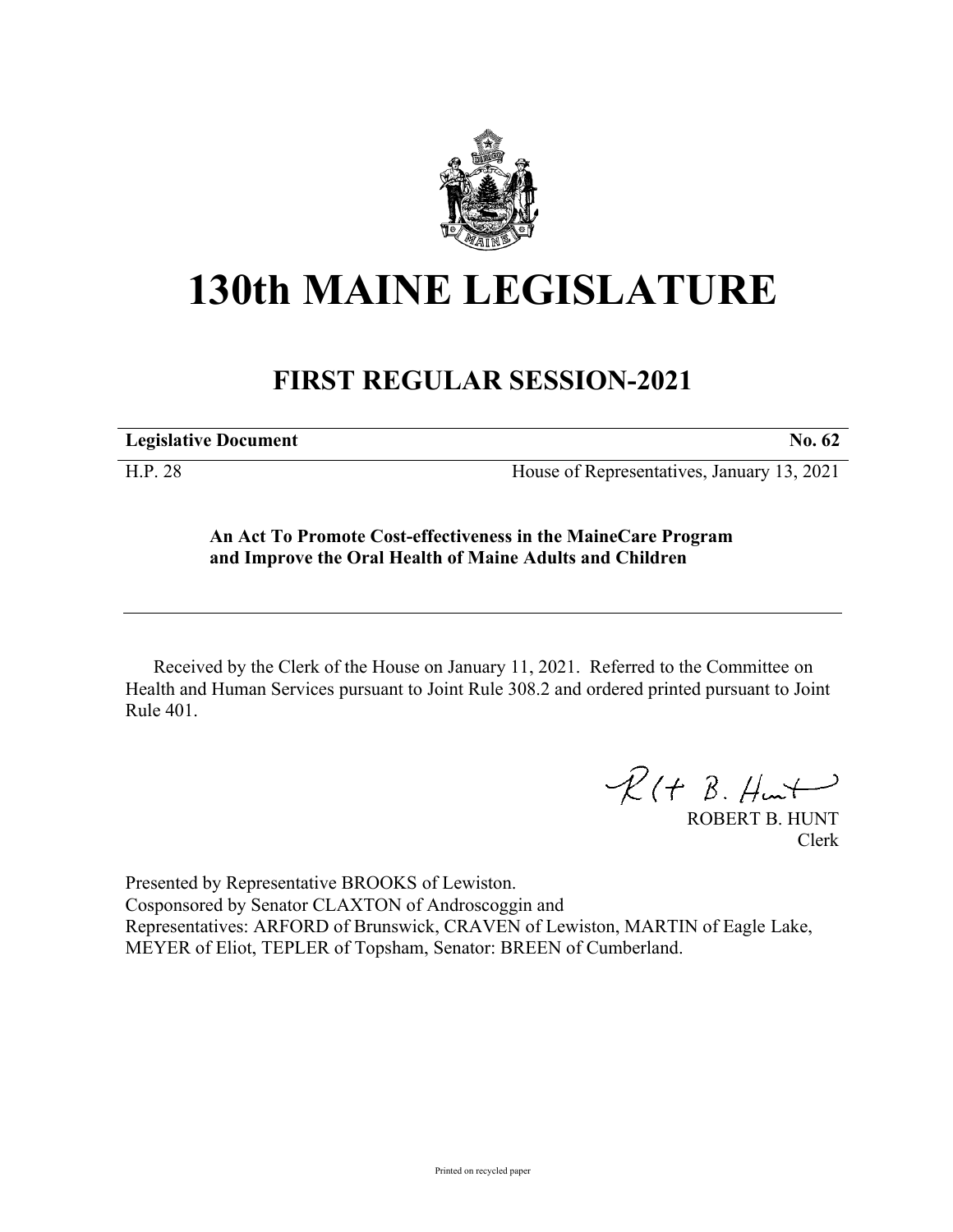| 1              | Be it enacted by the People of the State of Maine as follows:                                  |
|----------------|------------------------------------------------------------------------------------------------|
| $\overline{2}$ | Sec. 1. 22 MRSA §3174-F, sub-§1, as amended by PL 1997, c. 159, §§1 and 2 and                  |
| 3              | PL 2003, c. 689, Pt. B, §6, is further amended to read:                                        |
| $\overline{4}$ | 1. Coverage provided. The Department of Health and Human Services shall provide                |
| 5              | the following dental services, reimbursed under the United States Social Security Act, Title   |
| 6              | XIX, or successors to it, to individuals 21 years of age and over <del>, limited to</del> :    |
| $\overline{7}$ | A. Acute surgical care directly related to an accident where traumatic injury has              |
| 8              | occurred. This coverage will only be provided for the first 3 months after the accident;       |
| 9<br>10        | Oral surgical and related medical procedures not involving the dentition and<br>B.<br>gingiva; |
| 11             | C. Extraction of teeth that are severely decayed and pose a serious threat of infection        |
| 12             | during a major surgical procedure of the cardiovascular system, the skeletal system or         |
| 13             | during radiation therapy for a malignant tumor;                                                |
| 14             | D. Treatment necessary to relieve pain, eliminate infection or prevent imminent tooth          |
| 15             | $loss;$ and                                                                                    |
| 16             | F. Other dental services, including full Full and partial dentures, medically necessary        |
| 17             | to correct or ameliorate an underlying medical condition, if the department determines         |
| 18             | that provision of those services will be cost-effective in comparison to the provision of      |
| 19             | other covered medical services for the treatment of that condition.; and                       |
| 20             | G. Other comprehensive preventive, diagnostic and restorative dental services to               |
| 21             | maintain good oral and overall health in accordance with rules adopted by the                  |
| 22             | department.                                                                                    |
| 23             | Sec. 2. Department of Health and Human Services to work with providers                         |
| 24             | to encourage participation. The Department of Health and Human Services shall work             |
| 25             | with providers of oral health care and dental services to encourage participation in the       |
| 26             | MaineCare program to ensure access to the services required by the Maine Revised               |
| 27             | Statutes, Title 22, section 3174-F, subsection 1.                                              |
| 28             | Sec. 3. Department of Health and Human Services to develop a public                            |
| 29             | education campaign. The Department of Health and Human Services shall develop                  |
| 30             | public education materials and strategies for distribution of those materials including:       |
| 31             | 1. Materials provided to adult MaineCare members who receive dental services                   |
| 32             | pursuant to the Maine Revised Statutes, Title 22, section 3174-F, subsection 1 on the          |
| 33             | necessity of dental services for children and infants, the recommended timetable for           |
| 34             | services to children and information relating to oral health care and dental providers who     |
| 35             | provide services to children in the MaineCare program; and                                     |
| 36             | 2. Materials provided to MaineCare members who are aging out of children's coverage            |
| 37             | under the MaineCare program and who are eligible to enroll as adult MaineCare members          |
| 38             | regarding the availability of the comprehensive adult dental benefit under the Maine           |
| 39             | Revised Statutes, Title 22, section 3174-F, subsection 1.                                      |
| 40             | The department shall engage stakeholders, including providers of pediatric medical             |
| 41             | services and oral health care and dental services, in developing materials for distribution    |
| 42             | and strategies for the distribution of those materials required under this section.            |